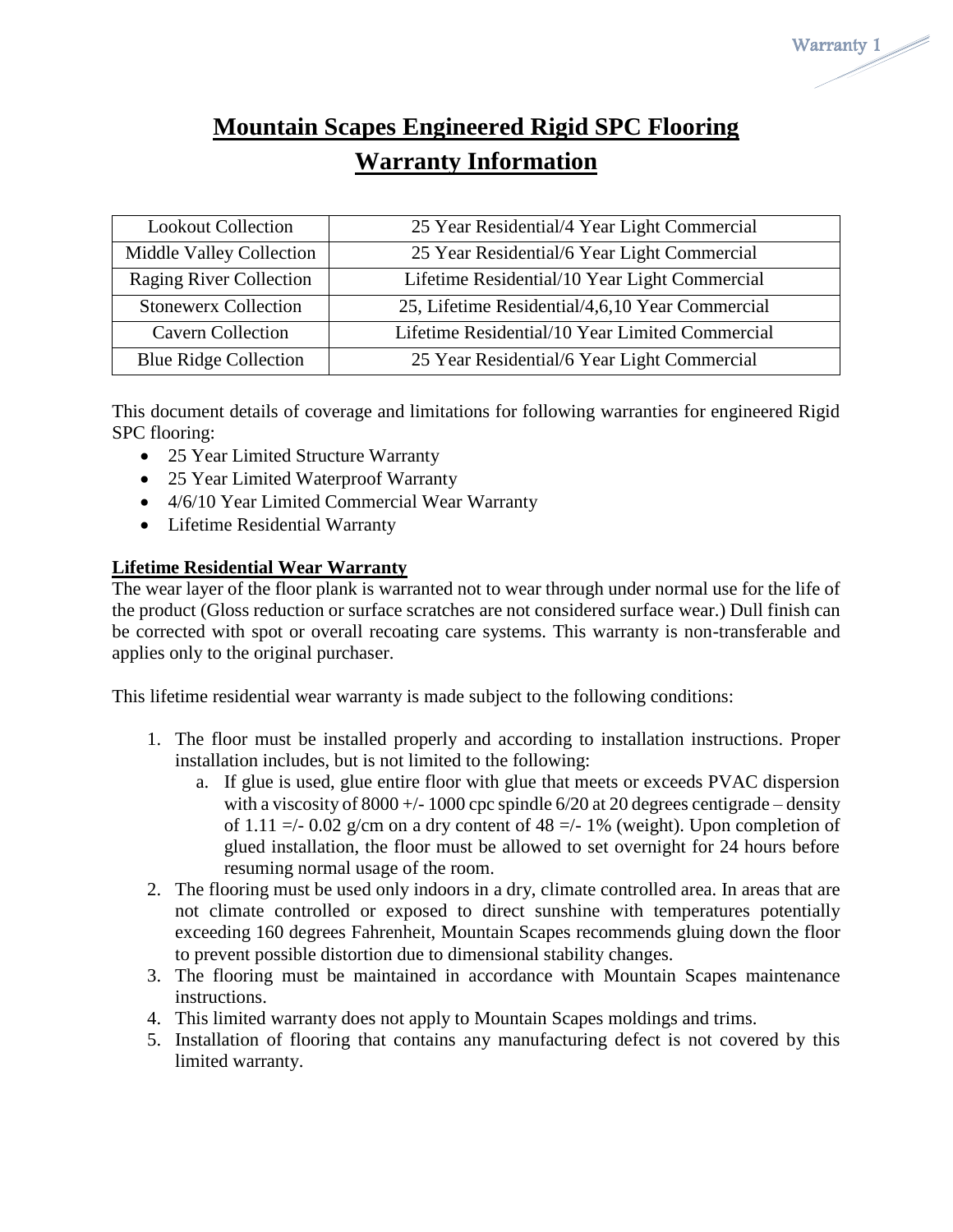#### **25 Year Limited Structure Warranty**

The floor plank is warranted to be free from manufacturing or material defects for the life of the product. When a defective product is installed, credit applies to material only and does not include labor since it is the responsibility of the installer to determine suitability of material prior to installation. Should a problem attributable to a manufacturing defect develop after flooring is installed, the cost of labor for repair will be covered by the 25 Year Limited Structure Warranty.

Warranty 2

#### **The Lifetime Residential Wear and 25 Year Limited Structure Warranty do not cover:**

- 1. Damage due to adhesives or tape, scratches, gouges, scuffs, punctures, cuts, indentations, burns, accidents, lack of proper furniture rests or any intentional misuse of the product. Loss of finish gloss over time is consistent with normal wear  $\&$  tear and is not a product flaw. DO NOT drag any heavy objects across the floor.
- 2. It is normal and expected for there to be color variations due to use of natural components, exposure to UV light and/or sunlight, and age of material. Therefore, color inconsistency between samples, replacement product or illustrations and actual product is not a manufacturing flaw.
- 3. Manufacturer makes no guarantee that Mountain Scapes products will match or coordinate with customer furnishings, trim, cabinetry, railings, etc.
- 4. Noncompliance with installation instructions and maintenance guidelines. Manufacturer cannot assume responsibility for the suitability of flooring material and accompanying products for each individual installation as manufacturer has no control over the installer's proper application. Should an individual piece be doubtful as to appearance or dimension the installer should not use this piece.
- 5. Cracking, warping, soiling, fading, improper maintenance or abuse caused by items such as roller skates, golf shoes or pets, etc.
- 6. Floor covering installed in inappropriate locations is excluded from this warranty.
- 7. Gloss reduction or surface scratches are not considered surface wear. Dull finish can be corrected with spot or overall recoating care systems.

# **25 Year Limited Waterproof Warranty**

The floor plank or tile is warranted to be 100% waterproof and the structural integrity of the floor plank or tile will not be significantly diminished by exposure to moisture. While moisture will not affect the floor's integrity, it is probable that, when excessive moisture accumulates in buildings or on building materials, mold (and/or) mildew growth can occur (particularly if the moisture problem remains undiscovered or unaddressed). Mountain Scapes moisture warranty excludes damage resulting from mold (and/or) mildew growth due to prolonged exposure to moisture.

# **The 25 Year Limited Waterproof Warranty does not cover:**

- 1. Damage to surrounding structure, walls, subfloor, fixtures, furniture, underlayment, moldings, trims, subfloor heating elements, or anything that is not the floor plank or tile.
- 2. Damage resulting from mold & mildew growth due to prolonged exposure to moisture.
- 3. Flooring that is installed outdoors.
- 4. Flooring damaged by flooding (submerged under water).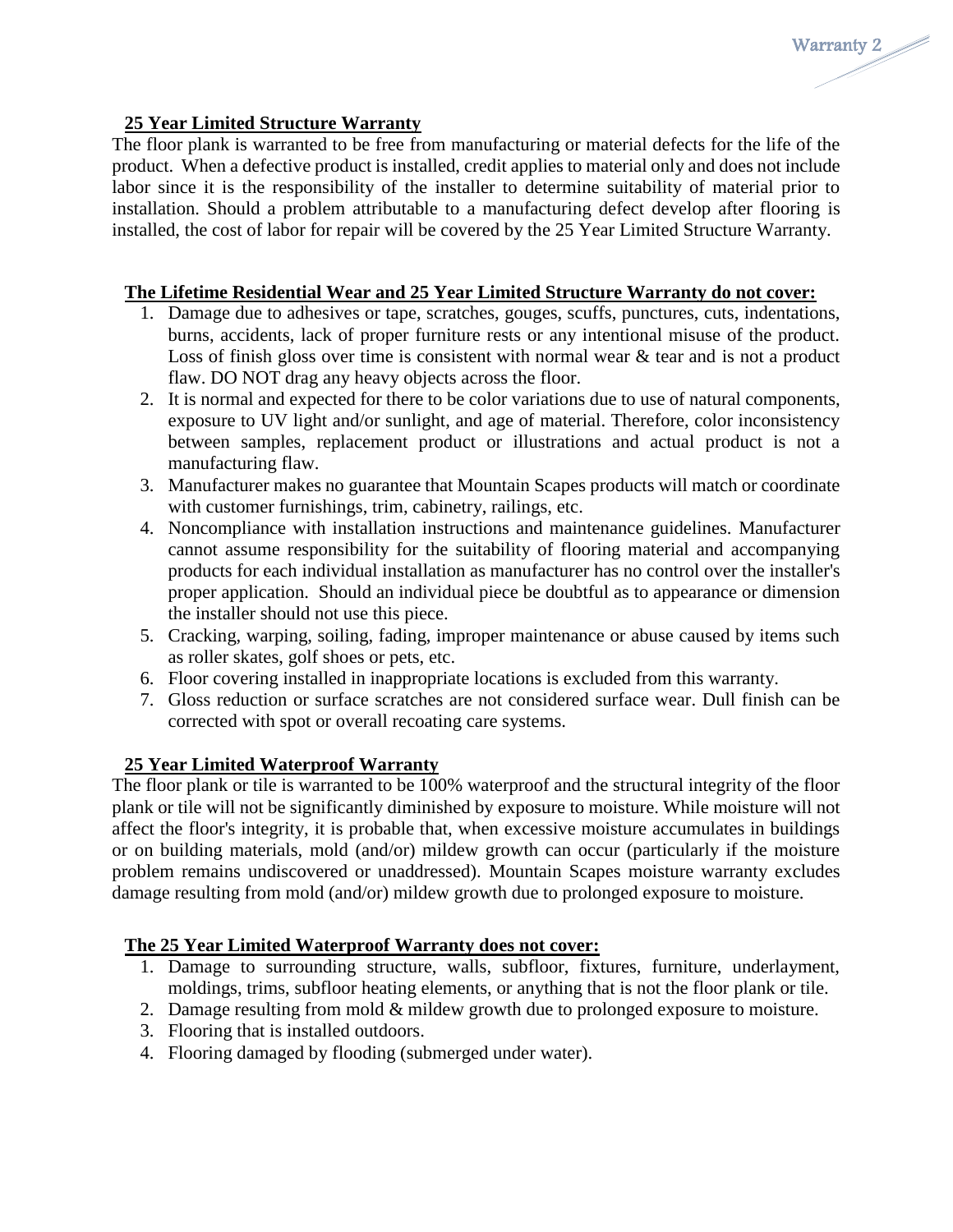#### **4/6/10 Year Commercial Limited Wear Warranty**

The finish of the floor plank is warranted by **Mountain Scapes**, not to wear through under limited commercial use for a period of four/six/ten (4/6/10) years from the date of purchase. Vinyl layer wear-through is defined as 100% vinyl layer wear-through that exposes the core material over a minimum of 3% of the total installation. (Gloss reduction or surface scratches are not considered surface wear.) Dull finish can be corrected with spot or overall recoating care systems. If 100% vinyl layer wear-through is determined to have occurred, Mountain Scapes will arrange a pro-rated credit based on the terms outlined below in the section headed "Terms of 4/6/10 Year Commercial Warranty". This warranty is non-transferable and applies only to the original purchaser and only if used in the following commercial areas:

- **Retail:** Novelty Shops/Boutiques, Product Display Areas, Sales Floors, Showrooms, Hair Salons, Hallways, Entryways (walk off mats required)
- **Medical Offices:** Waiting Rooms, Patient Rooms, Examination Rooms, Storage Rooms, Hallways, Entryways (walk off mats required)
- **Hotels:** Guest Rooms, Conference/Meeting Rooms, Lobby
- **Offices and Restaurants:** Offices, Conference/Meeting Rooms, Showrooms, Restaurant Floor, Break Rooms
- **Institutional:** Classrooms, Training Rooms, Meeting Rooms, Commons Areas, Residence Halls, Hallways
- **Disclaimer: In commercial applications, each installation area needs to surveyed for uses. For High traffic and areas with rolling objects (wheel chairs, carts, beds, etc), the flooring needs to be glued down. Also, if the flooring is being anchored down in any way by cabinets, appliances, etc the flooring should also be glues down.**

This 4/6/10 year limited commercial wear warranty is made subject to the following conditions:

- 1. The floor must be installed properly and according to Mountain Scapes' installation instructions. Proper installation includes, but is not limited to the following:
	- a. If glue is used, glue entire floor with glue that meets or exceeds PVAC dispersion with a viscosity of  $8000 + (-1000$  cpc spindle  $6/20$  at 20 degrees centigrade – density of 1.11  $\approx$  -/- 0.02 g/cm on a dry content of 48  $\approx$  -/- 1% (weight). Upon completion of glued installation, the floor must be allowed to set overnight for 24 hours before resuming normal usage of the room.
- 2. The flooring must be used only indoors in a dry, climate controlled area. In areas that are not climate controlled or exposed to direct sunshine with temperatures potentially exceeding 160 degrees Fahrenheit, Mountain Scapes recommends gluing down the floor to prevent possible distortion due to dimensional stability changes.
- 3. The flooring must be maintained in accordance with Mountain Scapes maintenance instructions.
- 4. This limited warranty does not apply to Mountain Scapes moldings and trims.
- 5. Installation of flooring that contains any manufacturing defect is not covered by this limited warranty.